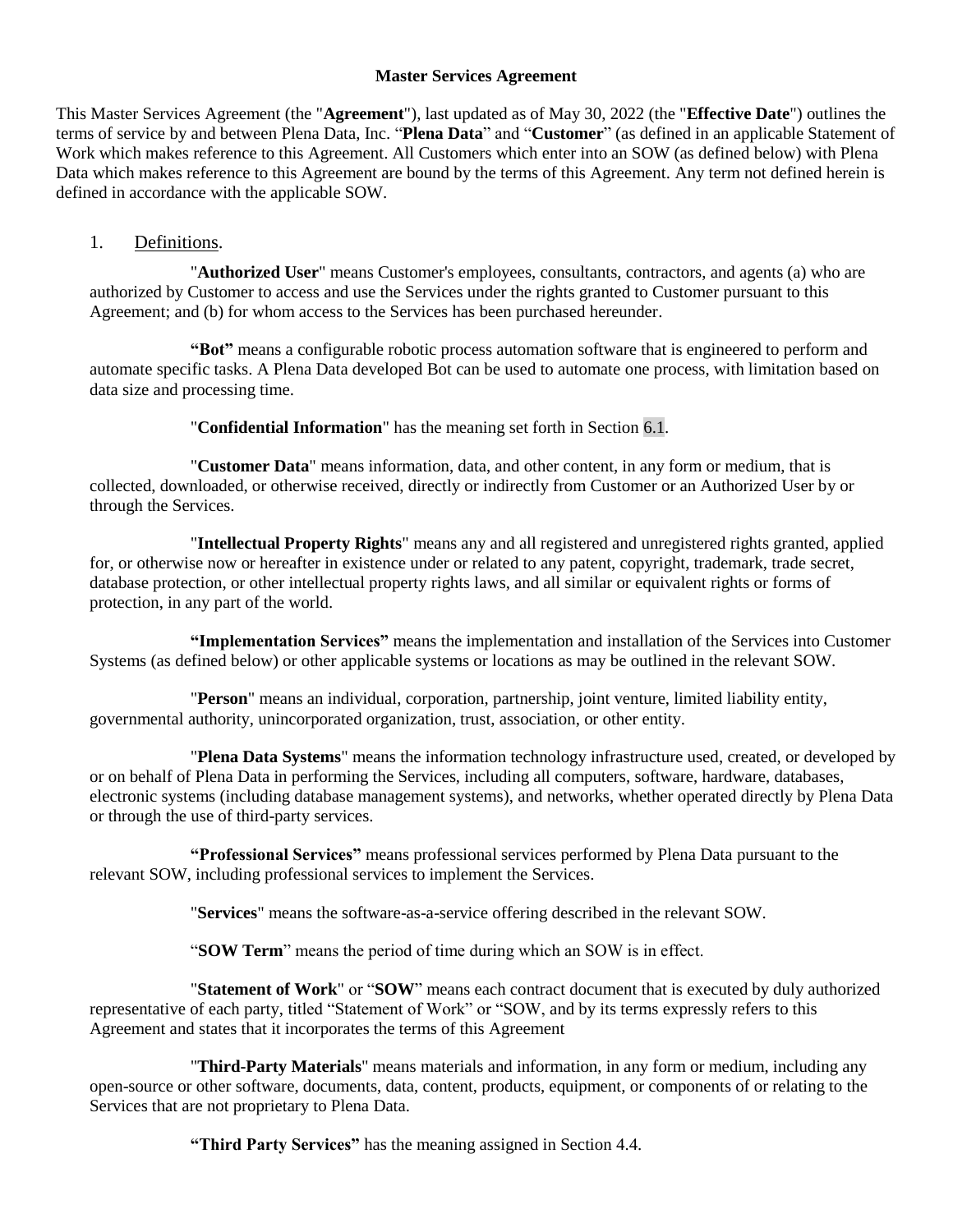### 2. Professional Services and the Services.

2.1 In General. This Agreement will govern each party's rights and obligations relating to Plena Data's provision of the Services and the Professional Services. The Agreement, by itself, does not implement any transaction; Plena Data and Customer intend that all services provided by Plena Data to Customer hereunder be implemented through individual SOWs, each of which has its own term, and each of which incorporates the terms and conditions of this Agreement except to any extent expressly stated to the contrary in an SOW. Plena Data will provide the Services. The description of Services in each SOW will be based on information provided by Customer; Customer acknowledges that if the information provided by Customer is incomplete or inaccurate, or if the stated assumptions are not correct, then the parties may amend the SOW by a written agreement signed by duly authorized representatives of each party, or Plena Data may terminate the SOW without cause.

2.2 Professional Services. Plena Data will provide the Professional Services. Unless otherwise stated in the SOW, upon final completion and delivery of the Implementation Services, Customer will have fourteen (14) days in which to notify Plena Data in writing whether the Professional Services fail to comply with project specifications as detailed in the SOW; if Plena Data is not notified of any problems within this time period, the Professional Services will be deemed to be accepted by Customer.

<span id="page-1-1"></span>2.3 Access and Use. Subject to and conditioned on Customer's and its Authorized Users' compliance with the terms and conditions of this Agreement and the SOW, Plena Data hereby grants Customer a non-exclusive, nontransferable (except in compliance with Section [12.5\)](#page-8-0) right to access and use the Services during the SOW Term, solely for use by Authorized Users in accordance with the terms and conditions herein. Such use is limited to Customer's internal business purposes. Plena Data shall provide access credentials to Customer. The total number of Authorized Users will not exceed the number set forth in the SOW, except as expressly agreed to in writing by the parties and subject to any appropriate adjustment of the Fees payable hereunder. Notwithstanding the foregoing, upon payment and implementation, Customer shall own any Bot developed by Plena Data on behalf of Customer.

2.4 Changes. Plena Data reserves the right, in its sole discretion, to make any updates to the Services and Plena Data Systems.

<span id="page-1-3"></span><span id="page-1-2"></span>2.5 Use Restrictions. Customer shall not: (a) rent, lease, sell, sublicense, copy, modify, or create derivative works of the Services or the Plena Data Systems; (b) reverse engineer, disassemble, decode, adapt, or otherwise attempt to derive or gain access to the source code of the Services or the Plena Data Systems; (c) bypass or breach any security device or protection used by the Services or the Plena Data Systems; (d) input, upload, transmit, or otherwise provide to or through the Services or Plena Data Systems, any information or materials that are unlawful or injurious, or contain, transmit, or activate any code, files, scripts, agents or programs intended to do harm, including, for example, viruses, worms, time bombs, and malware ("Harmful Code"); (e) damage, destroy, disable, interfere with, or otherwise impede or harm in any manner the Services, Plena Data Systems, or Plena Data's provision of services to any third party, in whole or in part; (f) access or use the Services or Plena Data Systems in any manner or for any purpose that infringes, misappropriates, or otherwise violates any Intellectual Property Right or other right of any third party, or that violates any applicable law.

<span id="page-1-0"></span>3. Customer Obligations. Plena Data is not responsible for delays or errors in the Services that result from Customer's failure to fulfill its obligations under the Agreement, including those specified in this Sectio[n 3.](#page-1-0)

3.1 Cooperation. Customer shall at all times (a) provide Plena Data with such access to Customer's premises and Customer Systems as is necessary for Plena Data to perform the Services (including access to any applicable third party vendor portals, platforms, or services which Customer utilizes as a part of the Customer Systems) and, (b) provide all cooperation and assistance as Plena Data may reasonably request to enable Plena Data to perform the Services. "**Customer Systems**" means the Customer's information technology infrastructure, including computers, software, hardware, databases, electronic systems (including database management systems), and networks, whether operated directly by Customer or through the use of third-party services.

3.2 Cooperation During Implementation Services. Customer shall provide Plena Data with all necessary and reasonably requested access to Customer premises and Customer Systems prior to and during the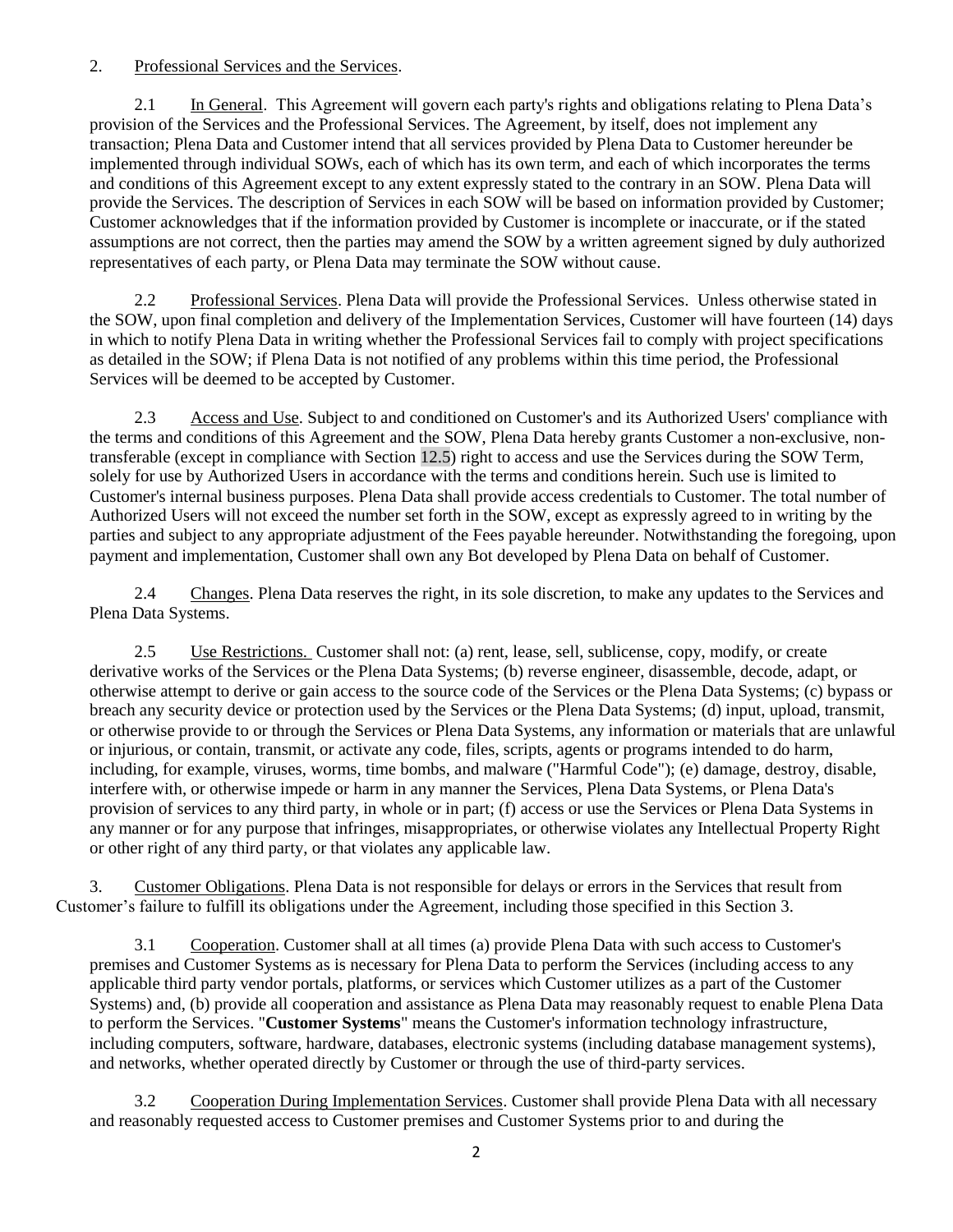Implementation Services. It is Customer's sole responsibility to ensure that Plena Data receives all the requisite permissions and authorizations to access Customer Systems as is necessary for performance of the Implementation Services. Customer understands and acknowledges that any failure on Customer's part to provide Plena Data with access to the Customer Systems which is not promptly remedied may result in a delay in the Implementation Services. Such delay will be calculated based on Plena Data's then available timeline. Prior to the Implementation Services, upon first notice from Plena Data of its inability to access Customer Systems, Customer will have a twomonth grace period to ensure Plena Data has access to the Customer Systems. After the two-month grace period, should access not be granted, Customer will be charged a delay fee of \$100 monthly (to be automatically charged through Customer's preferred payment method) until such access is granted.

3.3 Customer Systems. Customer is solely responsible for the maintenance of Customer Systems, including software APIs and Customer Third Party systems. The Services will rely on the proper function and maintenance of Customer Systems, and Plena Data is not responsible for delays or errors in the Services that result from Custom System errors, changes, or delays.

3.4 Customer Control and Responsibility. Customer has and will retain sole responsibility for: (a) all information, instructions, and materials provided by or on behalf of Customer; (b) the security and use of Customer's access credentials; (c) Customer Systems and Customer Data, including the operation, maintenance, and management of each.

# 4. Plena Data Responsibilities.

4.1 Plena Data Systems and the Services. Plena Data has and will retain sole control over the operation, provision, maintenance, and management of the Plena Data Systems and the Services. The Plena Data Platform which services the Bot will maintain a system uptime of no less than 99.1%

4.2 Security Obligations. Plena Data will employ security measures in accordance with applicable industry practice. This includes appropriate administrative, physical, and technical safeguards to protect the security, confidentiality and integrity of Customer Data. Safeguards include measures designed to prevent unauthorized access to, or disclosure of Customer Data. The security of Customer Data is of the upmost importance to Plena Data. All Customer Data is secured via encryption and multi-layer password protections in a Virtual Private Network provided by public cloud platforms such as Google, Azure, and AWS. No data is retained for longer than its useful period. Upon termination of an SOW, all Customer Data pertaining to that SOW is erased and the cloud instance wherein it is stored is permanently destroyed.

<span id="page-2-1"></span>4.3 Services Availability. Plena Data will use commercially reasonable efforts to make the Services Available excluding unavailability as a result of any of the Exceptions described below in this Section [4.3](#page-2-1) (the "**Availability Requirement**"). "**Available**" means the Services are available for access and use by Customer over the Internet. For purposes of calculating the Availability Requirement, the following are "**Exceptions**" to the Availability Requirement, and the Services will not be considered un-Available in connection with any failure to meet the Availability Requirement or impaired ability of Customer to access or use the Services that is due, in whole or in part, to any: (a) access to or use of the Services by Customer or using Customer's access credentials, that does not strictly comply with this Agreement and the Services documentation; (b) Customer's delay in performing, or failure to perform, any of its obligations under this Agreement; (c) Force Majeure Event (as that term is defined in Section [12.6\)](#page-8-1); (d) failure, interruption, outage, or other problem with any software, hardware, system, network, facility, or other matter not supplied by Plena Data pursuant to this Agreement; (e) scheduled downtime (of which Plena Data shall give at least 12 hours' notice via email).

<span id="page-2-0"></span>4.4 Third Party Dependencies. The Services may enable Customer to link to, transfer Customer Data to, or otherwise access third parties' websites, platforms, content, products, services, and information ("Third Party Services"). Plena Data does not control and is not responsible for such Third Party Services. Customer is solely responsible for complying with the terms of access and use of Third Party Services, and if Plena Data accesses or uses any Third Party Services on Customer's behalf to facilitate performance of the Services or Professional Services, Customer is solely responsible for ensuring that such access and use, including through passwords, credentials or tokens issued or otherwise made available to Customer, is authorized by the terms of access and use for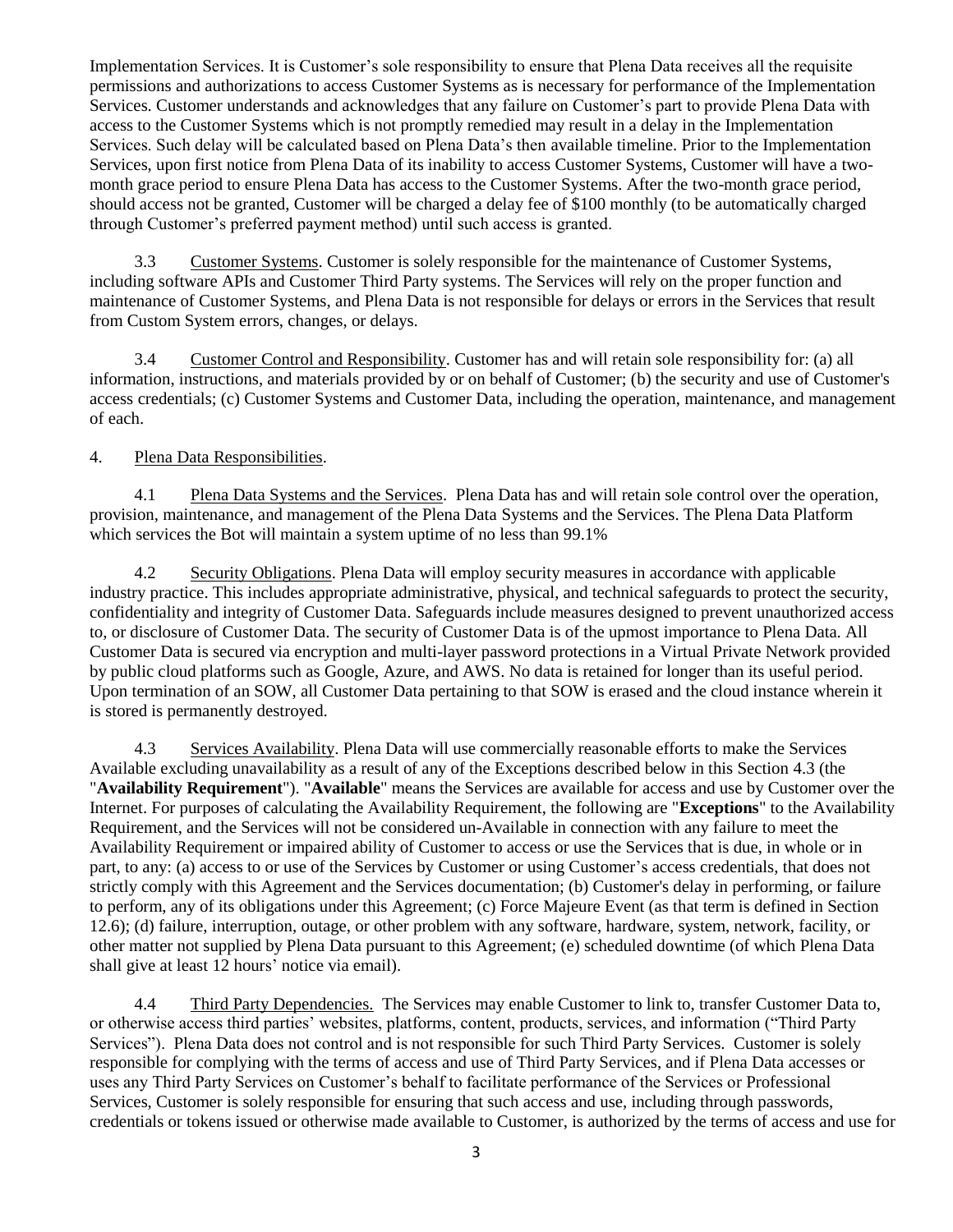<span id="page-3-1"></span>such services. If Customer transfers or causes the transfer of Customer Data from the Services to a Third Party Service or other location, that transfer constitutes a distribution by Customer and not by Plena Data Any Third Party Services that Plena Data makes accessible is provided on an "as-is" and "as available" basis without any warranty of any kind. Customer acknowledges and agrees that Plena Data is not responsible for, and has no obligation to control, monitor, or correct, content from Third Party Services. Plena Data disclaim all liabilities arising from or related to content from Third Party Services. Customer acknowledge that: (i) the nature, type, quality and availability of Third Party Services content may change at any time; and (ii) features of the Services that interoperate with Third Party Services depend on the continuing availability of such third parties' respective application programming interfaces (APIs). Plena Data may need to update, change or modify the Services under this Agreement as a result of a change in, or unavailability of, such Third Party Services, Third Party Services content, or APIs. If any third party ceases to make its Third Party Services, Third Party Services content or APIs available on reasonable terms for the Services or Professional Services, as determined by Plena Data in is sole discretion, Plena Data may cease providing access to the affected Third Party Services content or Third Party Services without any liability to Customer.

4.5 Data Backup. The Services do not replace the need for Customer to maintain regular data backups or redundant data archives. Plena data has no obligation or liability for any loss, alteration, destruction, damage, corruption, or recovery of customer data.

### 5. Fees and Payment.

5.1 Payment. Customer shall pay all fees specified in the SOW on or prior to the due date set forth in the SOW. Customer shall make all payments hereunder in US dollars. Customer shall make payments to the address or account specified in the SOW or such other address or account as Plena Data may specify in writing from time to time. It is Customer's responsibility to ensure the payment model provided is current and accessible to automatic withdrawals of payments by Plena Data. If such payment method expires or if Plena Data is otherwise unable withdraw payments, Plena Data will notify Customer of non-payment. Customer will promptly resolve the error or provide an alternative payment method. If Customer does not resolve the non-payment in a timely manner than its account will be considered delinquent and late-fees as well as other non-payment remedies may be assessed.

5.2 Taxes. All Fees and other amounts payable by Customer under this Agreement are exclusive of taxes and similar assessments. Without limiting the foregoing, Customer is responsible for all sales, use, and excise taxes, and any other similar taxes, duties, and charges of any kind imposed by any federal, state, or local governmental or regulatory authority on any amounts payable by Customer hereunder, other than any taxes imposed on Plena Data's income.

5.3 Refund. All payments made to Plena Data are non-refundable. However, if Plena Data is unable or fails to build the Bot(s) for Customer as specified in the SOW, the Customer is entitled to a full refund of the Implementation Fee. Any refund under this Section 5.3 must be requested by Customer within 75 days of the effective date of the relevant SOW.

5.4 Suspension or Termination of Services. If Customer fails to cure a breach of its payment obligations within fifteen (15) days of receipt of notice of breach from Plena Data, Plena Data may suspend, terminate, or otherwise deny Customer's access to or use of all or any part of the Services, without incurring any resulting obligation or liability.

# <span id="page-3-2"></span>6. Confidentiality.

<span id="page-3-0"></span>6.1 Confidential Information. In connection with this Agreement each party (as the "**Disclosing Party**") may disclose or make available Confidential Information to the other party (as the "**Receiving Party**"). Subject to Section [6.2,](#page-3-1) "**Confidential Information**" means information in any form or medium (whether oral, written, electronic, or other) that the Disclosing Party considers confidential or proprietary, including information consisting of or relating to the Disclosing Party's technology, trade secrets, know-how, business operations, plans, strategies, customers, and pricing, and information with respect to which the Disclosing Party has contractual or other confidentiality obligations, in each case that is either marked, designated, or otherwise identified as "confidential" or that at the time of disclosure or under the circumstances surrounding disclosure, Receiving Party knows, or ought to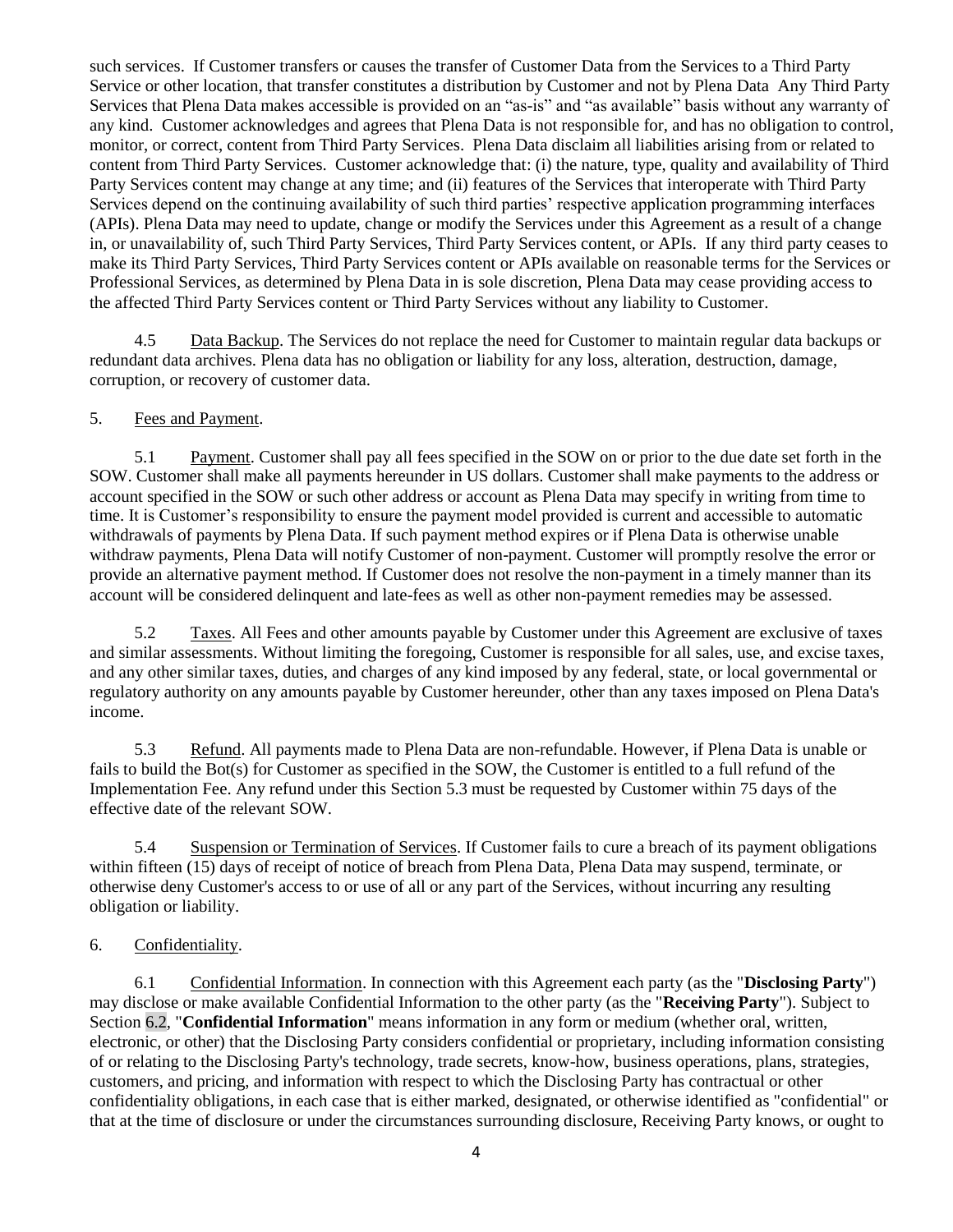reasonably know, is confidential. The Services, the Plena Data systems, and the terms of any SOW making reference to this Agreement are Confidential Information.

6.2 Exclusions. Confidential Information does not include information that: (a) was rightfully known to the Receiving Party without restriction on use or disclosure prior to such information's being disclosed or made available to the Receiving Party in connection with this Agreement; (b) was or becomes generally known by the public other than by the Receiving Party's or any of its Representatives' noncompliance with this Agreement; (c) was or is received by the Receiving Party on a non-confidential basis from a third party that was not or is not, at the time of such receipt, under any obligation to maintain its confidentiality; or (d) was or is independently developed by the Receiving Party without reference to or use of any Confidential Information. "**Representatives**" means, with respect to a party, that party's employees, officers, directors, consultants, agents, independent contractors, service providers, sublicensees, subcontractors, and legal advisors.

<span id="page-4-0"></span>6.3 Protection of Confidential Information. As a condition to being provided with any disclosure of or access to Confidential Information, the Receiving Party shall for three (3) years from the date of receipt: (a) not access or use Confidential Information other than as necessary to exercise its rights or perform its obligations under and in accordance with this Agreement; (b) not disclose or permit access to Confidential Information other than to its Representatives who: (i) need to know such Confidential Information for purposes of the Receiving Party's exercise of its rights or performance of its obligations under and in accordance with this Agreement; (ii) have been informed of the confidential nature of the Confidential Information and the Receiving Party's obligations under this Section [6.3;](#page-4-0) and (iii) are bound by written confidentiality and restricted use obligations at least as protective of the Confidential Information as the terms set forth in this Section 7; (c) safeguard the Confidential Information from unauthorized use, access, or disclosure using at least the degree of care it uses to protect its similarly sensitive information and in no event less than a reasonable degree of care; and (d) ensure its Representatives' compliance with, and be responsible and liable for any of its Representatives' non-compliance with, the terms of this Section [6.](#page-3-2)

6.4 Trade Secrets. Notwithstanding any other provisions of this Agreement, the Receiving Party's obligations under this Section [6](#page-3-2) with respect to any Confidential Information that constitutes a trade secret under any applicable law will continue until such time, if ever, as such Confidential Information ceases to qualify for trade secret protection under one or more such applicable laws other than as a result of any act or omission of the Receiving Party or any of its Representatives.

# <span id="page-4-2"></span>7. Intellectual Property Rights.

7.1 Reservation of Rights. Nothing in this Agreement grants any right, title, or interest in or to (including any license under) any Intellectual Property Rights in or relating to or resulting from, the Services, the Professional Services, Plena Data Systems, or Third-Party Materials, whether expressly, by implication, estoppel, or otherwise. All right, title, and interest in and to the Services, the Plena Data System, anything resulting from the Professional Services and the Third-Party Materials are and will remain with Plena Data and the respective rights holders in the Third-Party Materials. Customer has no right, license, or authorization with respect to any of the Plena Data Systems or the Services except as expressly set forth in Section [2.3](#page-1-1) or the applicable third-party license, in each case subject to Section [2.5.](#page-1-2) All rights in and to the Plena Data Systems and the Services are expressly reserved by Plena Data. Plena Data will have the unrestricted and permanent right to use and implement all ideas, recommendations, and proposed modifications or enhancements provided by Customer and Authorized Users with respect to the Services and the Plena Data Systems in any manner and in any media.

<span id="page-4-1"></span>7.2 Customer Data. As between Customer and Plena Data, Customer is and will remain the sole and exclusive owner of all Customer Data, including all Intellectual Property Rights relating thereto, subject to the rights and permissions granted in this Section [7.2.](#page-4-1) Customer hereby irrevocably grants all such rights and permissions in or relating to Customer Data as are necessary or useful to Plena Data and its personnel (including subcontractors) to enforce this Agreement, exercise their rights, and perform their obligations hereunder. Notwithstanding the foregoing, Plena Data may analyze and use Customer Data to improve Plena Data's internal systems and products, and in any other way permissible by all relevant laws and regulations, so long as such Customer Data cannot be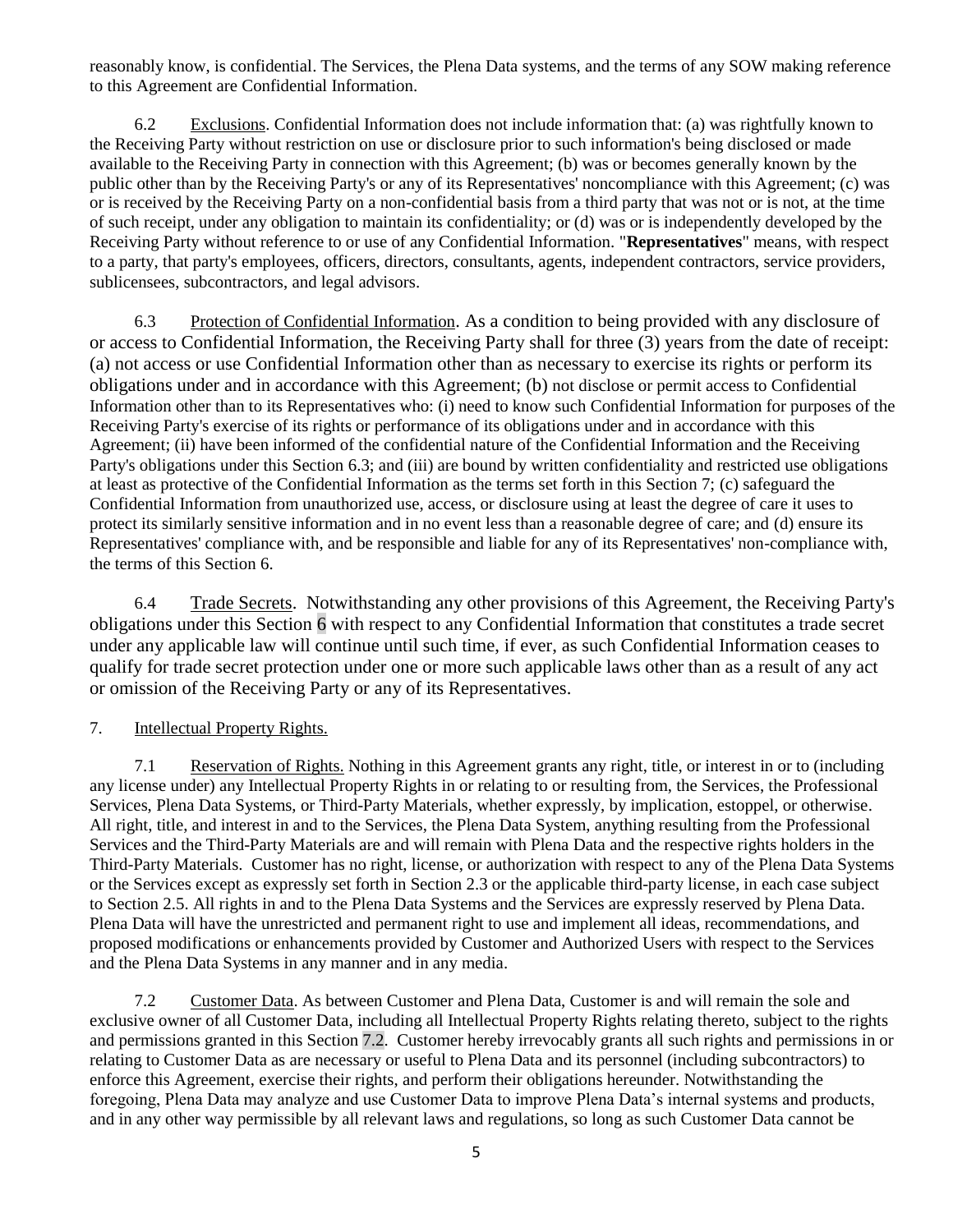reasonably used to identify Customer. Plena Data's right to use non-identifiable Customer Data shall not terminate with the expiration or termination of this Agreement or any relevant SOW.

8. Representations and Warranties.

8.1 Mutual Representations and Warranties. Each party represents and warrants to the other party that it has validly entered into this Agreement and has the legal power to do so.

8.2 Customer Representations, Warranties, and Covenants. Customer represents, warrants, and covenants to Plena Data that Customer owns and has the necessary rights to Customer Data so that, as received by Plena Data and processed in accordance with this Agreement, they do not and will not infringe, misappropriate, or otherwise violate any Intellectual Property Rights, or any privacy or other rights of any third party or violate any applicable law.

<span id="page-5-4"></span>8.3 DISCLAIMER OF WARRANTIES. ALL SERVICES (INCLUDING THE SERVICES) AND THE PLENA DATA SYSTEMS ARE PROVIDED "AS IS." PLENA DATA SPECIFICALLY DISCLAIMS ALL IMPLIED WARRANTIES OF MERCHANTABILITY, FITNESS FOR A PARTICULAR PURPOSE, TITLE, AND NON-INFRINGEMENT, AND ALL WARRANTIES ARISING FROM COURSE OF DEALING, USAGE, OR TRADE PRACTICE. WITHOUT LIMITING THE FOREGOING, PLENA DATA MAKES NO WARRANTY OF ANY KIND THAT THE PROFESSIONAL SERVICES, SERVICES, OR PLENA DATA SYSTEMS, OR ANY PRODUCTS OR RESULTS OF THE USE THEREOF, WILL MEET CUSTOMER'S OR ANY OTHER PERSON'S REQUIREMENTS, OPERATE WITHOUT INTERRUPTION, ACHIEVE ANY INTENDED RESULT, BE COMPATIBLE OR WORK WITH ANY SOFTWARE, SYSTEM, OR OTHER SERVICES, OR BE SECURE, ACCURATE, COMPLETE, FREE OF HARMFUL CODE (AS DEFINED IN SECTION [2.5\)](#page-1-3), OR ERROR FREE. ALL THIRD-PARTY MATERIALS ARE PROVIDED "AS IS" AND ANY REPRESENTATION OR WARRANTY OF OR CONCERNING ANY THIRD-PARTY MATERIALS IS STRICTLY BETWEEN CUSTOMER AND THE THIRD-PARTY OWNER OR DISTRIBUTOR OF THE THIRD-PARTY MATERIALS.

#### <span id="page-5-3"></span>9. Indemnification.

<span id="page-5-0"></span>9.1 Plena Data Indemnification. Plena Data shall indemnify, defend, and hold harmless Customer from and against any and all damages, attorney fees, and costs incurred by Customer resulting from any claim, suit, demand, or proceeding ("**Action**") by a third party (other than an affiliate of Customer) alleging that Customer's use of the Services (excluding Customer Data and Third-Party Materials) in accordance with this Agreement and the Services documentation infringes or misappropriates such third party's US Intellectual Property Rights. The foregoing obligation does not apply to the extent that the alleged infringement arises from: (a) Third-Party Materials or information provided to Plena Data by or for Customer; (b) access to or use of the Plena Data Systems in combination with any hardware, system, software, network, or other materials or service not provided by Plena Data or specified for Customer's use in the Services documentation; (c) modification of the Services or Plena Data Systems; or (d) breach of this Agreement by Customer or Customer's gross negligence or willful misconduct.

<span id="page-5-1"></span>9.2 Customer Indemnification. Customer shall indemnify, defend, and hold harmless Plena Data from and against any and all damages, attorney fees, and costs incurred by Plena Data resulting from any Action by a third party that arises out of or results from, or is alleged to arise out of or result from any Action alleging that the Customer Data, as received by Plena Data and processed in accordance with this Agreement, or Customer's use of the Services, whether in breach of this Agreement or not, infringes, misappropriates, or otherwise violate any US Intellectual Property Rights, or any privacy or other rights of any third party or violate any applicable law.

<span id="page-5-2"></span>9.3 Indemnification Procedure. Each party shall promptly notify the other party in writing of any Action for which such party believes it is entitled to be indemnified pursuant to Section [9.1](#page-5-0) or Sectio[n 9.2,](#page-5-1) as the case may be. The party seeking indemnification (the "**Indemnitee**") shall cooperate with the other party (the "**Indemnitor**") at the Indemnitor's sole cost and expense. The Indemnitor shall promptly assume control of the defense and shall employ counsel of its choice to handle and defend the same, at the Indemnitor's sole cost and expense. The Indemnitee may participate in and observe the proceedings at its own cost and expense with counsel of its own choosing. The Indemnitor shall not settle any Action on any terms or in any manner that adversely affects the rights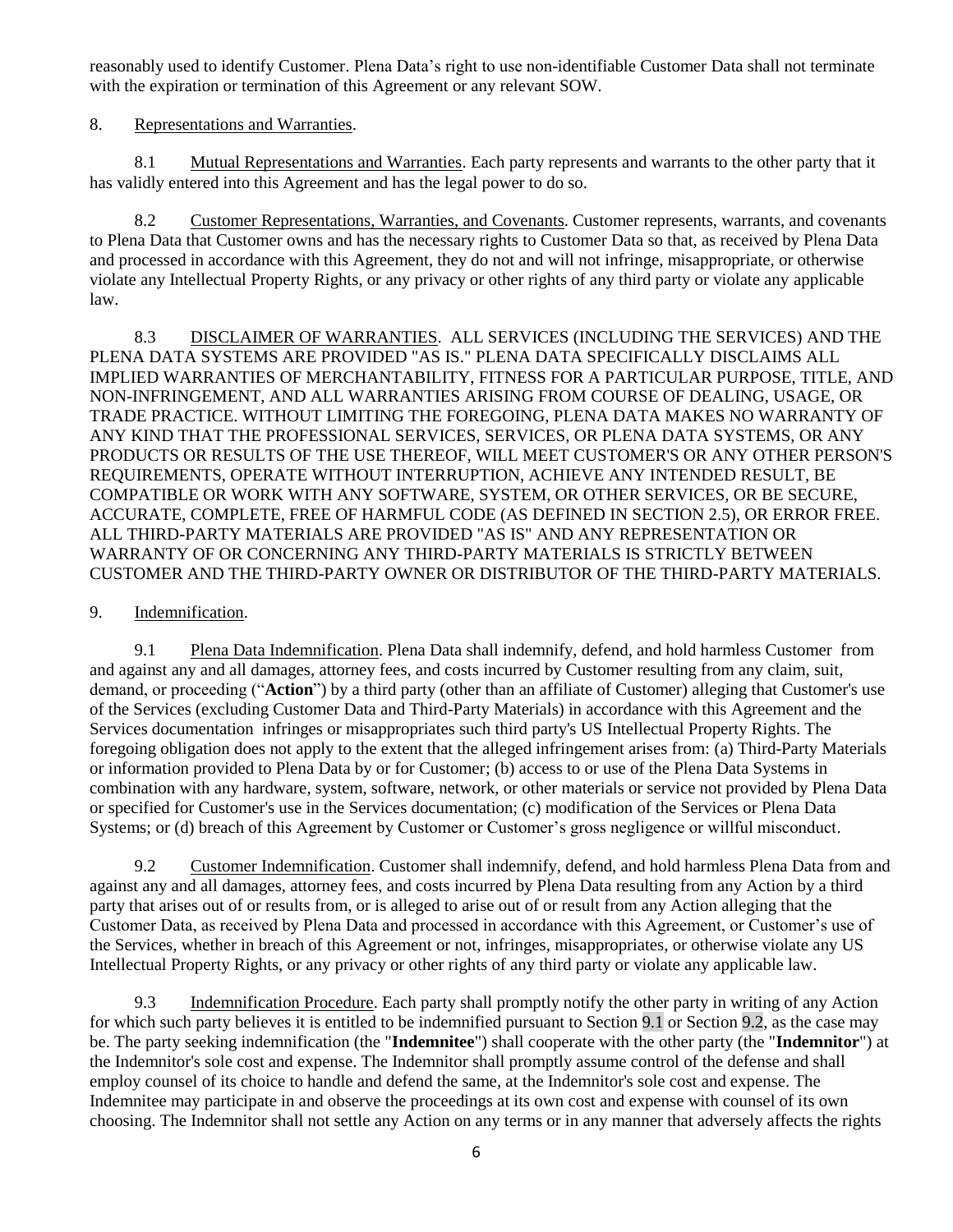<span id="page-6-4"></span>of any Indemnitee without the Indemnitee's prior written consent, which shall not be unreasonably withheld or delayed. If the Indemnitor fails or refuses to assume control of the defense of such Action, the Indemnitee shall have the right, but no obligation, to defend against such Action, including settling such Action after giving notice to the Indemnitor, in each case in such manner and on such terms as the Indemnitee may deem appropriate. The Indemnitee's failure to perform any obligations under this Section [9.3](#page-5-2) will not relieve the Indemnitor of its obligations under this Section [9,](#page-5-3) except to the extent that the Indemnitor can demonstrate that it has been materially prejudiced as a result of such failure.

9.4 Mitigation. If any of the Services or Plena Data Systems are, or in Plena Data's opinion are likely to be, claimed to infringe, misappropriate, or otherwise violate any third-party Intellectual Property Right, or if Customer's or any Authorized User's use of the Services or Plena Data Systems is enjoined or threatened to be enjoined, Plena Data may at its option, by written notice to Customer, terminate each relevant SOW with respect to all or part of the Services and Plena Data Systems, and require Customer to immediately cease any use of the Services and the Plena Data Systems, and any specified part or feature of each, provided that, subject to Customer's compliance with its post-termination obligations set forth in Section [11.3,](#page-7-0) Customer will be entitled to a refund of any unused, prepaid Services fees covering the remainder of the SOW Term.

9.5 Sole Remedy. THIS SECTION [9](#page-5-3) SETS FORTH: (a) CUSTOMER'S SOLE REMEDIES AND PLENA DATA'S SOLE LIABILITY AND OBLIGATION FOR ANY ACTUAL, THREATENED, OR ALLEGED CLAIMS THAT THE PROFESSIONAL SERVICES, SERVICES, AND PLENA DATA SYSTEMS OR ANY SUBJECT MATTER OF THIS AGREEMENT INFRINGES, MISAPPROPRIATES, OR OTHERWISE VIOLATES ANY INTELLECTUAL PROPERTY RIGHTS OF ANY THIRD PARTY, AND (b) PLENA DATA'S SOLE REMEDIES AND CUSTOMER'S SOLE LIABILITY AND OBLIGATION FOR ANY ACTUAL, THREATENED, OR ALLEGED CLAIMS THAT THE CUSTOMER DATA OR CUSTOMER'S USE OF THE SERVICES IN BREACH OF THIS AGREEMENT MISAPPROPRIATES, OR OTHERWISE VIOLATES ANY INTELLECTUAL PROPERTY RIGHTS OF ANY THIRD PARTY OR VIOLATES ANY LAW.

#### <span id="page-6-3"></span>10. Limitations of Liability.

<span id="page-6-1"></span>10.1 EXCLUSION OF DAMAGES. EXCEPT AS OTHERWISE PROVIDED IN SECTION [10.3,](#page-6-0) IN NO EVENT WILL A PARTY (OR ANY OF ITS LICENSORS, SERVICE PROVIDERS, OR SUPPLIERS) BE LIABLE UNDER OR IN CONNECTION WITH THIS AGREEMENT OR ITS SUBJECT MATTER UNDER ANY LEGAL OR EQUITABLE THEORY, INCLUDING BREACH OF CONTRACT, TORT (INCLUDING NEGLIGENCE), STRICT LIABILITY, AND OTHERWISE, FOR ANY: (a) LOSS OF PRODUCTION, USE, BUSINESS, REVENUE, OR PROFIT OR DIMINUTION IN VALUE; (b) IMPAIRMENT, INABILITY TO USE OR LOSS, INTERRUPTION OR DELAY OF THE SERVICES; (c) LOSS, DAMAGE, CORRUPTION OR RECOVERY OF DATA, OR BREACH OF DATA OR SYSTEM SECURITY; (d) COST OF REPLACEMENT GOODS OR SERVICES (INCLUDING PROFESSIONAL SERVICES); (e) LOSS OF GOODWILL OR REPUTATION; OR (f) CONSEQUENTIAL, INCIDENTAL, INDIRECT, EXEMPLARY, SPECIAL, ENHANCED, OR PUNITIVE DAMAGES, REGARDLESS OF WHETHER SUCH PERSONS WERE ADVISED OF THE POSSIBILITY OF SUCH LOSSES OR DAMAGES OR SUCH LOSSES OR DAMAGES WERE OTHERWISE FORESEEABLE, AND NOTWITHSTANDING THE FAILURE OF ANY AGREED OR OTHER REMEDY OF ITS ESSENTIAL PURPOSE.

<span id="page-6-2"></span>10.2 CAP ON MONETARY LIABILITY. EXCEPT AS OTHERWISE PROVIDED IN SECTION [10.3,](#page-6-0) IN NO EVENT WILL THE COLLECTIVE AGGREGATE LIABILITY OF A PARTY (AND ITS LICENSORS, SERVICE PROVIDERS, AND SUPPLIERS) ARISING OUT OF OR RELATED TO THIS AGREEMENT, WHETHER ARISING UNDER OR RELATED TO BREACH OF CONTRACT, TORT (INCLUDING NEGLIGENCE), STRICT LIABILITY, OR ANY OTHER LEGAL OR EQUITABLE THEORY, EXCEED FIVE THOUSAND DOLLARS ( \$5,000). THE FOREGOING LIMITATIONS APPLY EVEN IF ANY REMEDY FAILS OF ITS ESSENTIAL PURPOSE.

<span id="page-6-0"></span>10.3 Exceptions. The exclusions and limitations in Section [10.1](#page-6-1) and Sectio[n 10.2](#page-6-2) do not apply to either party's obligations under Section [9](#page-5-3) or liability for either party's gross negligence or willful misconduct.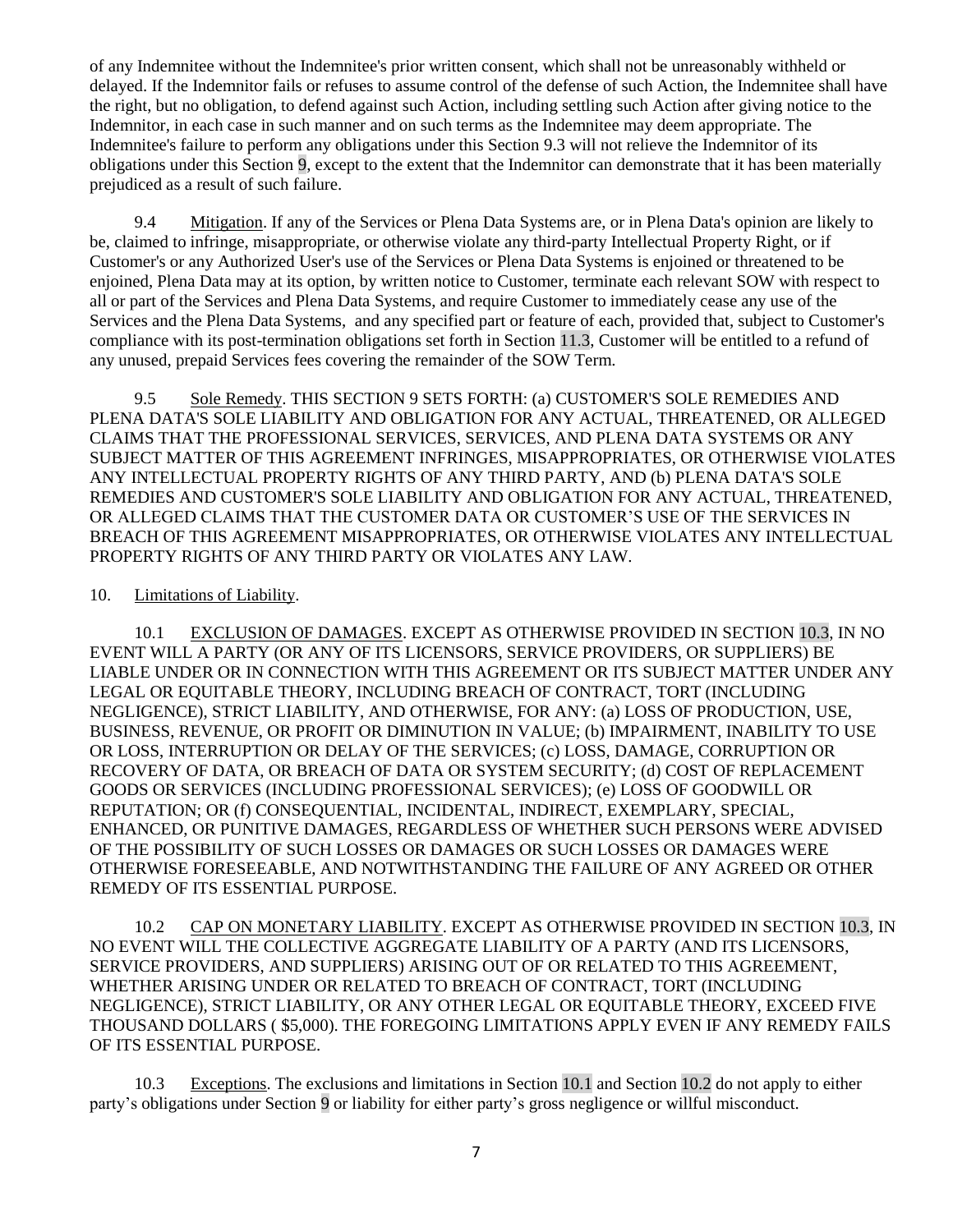#### 11. Term and Termination.

11.1 Term. The term of this Agreement shall be defined in the relevant SOW by and between Plena Data and Customer.

11.2 Termination. In addition to any other express termination right set forth elsewhere in this Agreement:

(a) either party may terminate this Agreement and all SOWS, effective on written notice to the other party, if the other party materially breaches this Agreement or any SOW, and such breach: (i) is incapable of cure; or (ii) being capable of cure, remains uncured thirty (30) days after the non-breaching party provides the breaching party with written notice of such breach; and,

(b) either party may terminate this Agreement and all SOWs, effective immediately upon written notice to the other party, if the other party: (i) becomes insolvent or is generally unable to pay, or fails to pay, its debts as they become due; (ii) files or has filed against it, a petition for voluntary or involuntary bankruptcy or otherwise becomes subject, voluntarily or involuntarily, to any proceeding under any domestic or foreign bankruptcy or insolvency Law; (iii) makes or seeks to make a general assignment for the benefit of its creditors; or (iv) applies for or has appointed a receiver, trustee, custodian, or similar agent appointed by order of any court of competent jurisdiction to take charge of or sell any material portion of its property or business.

<span id="page-7-0"></span>11.3 Effect of Termination or Expiration. Upon any expiration or termination of this Agreement or of an SOW, except as expressly otherwise provided in this Agreement or the SOW, with respect to the Agreement or that SOW:

(a) all rights, licenses, consents, and authorizations granted by either party to the other thereunder will immediately terminate;

(b) Plena Data shall immediately cease all use of any Customer Data or Customer's Confidential Information in its performance of the Services and upon written request of Customer (i) promptly destroy all documents and tangible materials containing, reflecting, incorporating, or based on Customer Data or Customer's Confidential Information; and (ii) permanently erase all Customer Data and Customer's Confidential Information from all systems Plena Data directly or indirectly controls;

(c) Plena Data may disable all Customer access to the Plena Data Systems;

11.4 Surviving Terms. The provisions set forth in the following sections, and any other right or obligation of the parties in this Agreement that, by its nature, should survive termination or expiration of this Agreement, will survive any expiration or termination of this Agreement: Section [2.5,](#page-1-2) Section [6,](#page-3-2) Section [7,](#page-4-2) Section [8.3,](#page-5-4) Section [9,](#page-5-3) Section [10,](#page-6-3) Section [11,](#page-6-4) and Section [12.](#page-7-1)

<span id="page-7-1"></span>12. Miscellaneous.

12.1 Relationship of the Parties. The relationship between the parties is that of independent contractors. Nothing contained in this Agreement shall be construed as creating any agency, partnership, joint venture, or other form of joint enterprise, employment, or fiduciary relationship between the parties, and neither party shall have authority to contract for or bind the other party in any manner whatsoever.

12.2 Marketing. Plena Data may include Customer's name and other indicia in its lists of Plena Data's current or former customers of Plena Data in promotional and marketing materials.

12.3 Notices. Unless otherwise agreed to by the parties, all notices shall be deemed effective when made in writing and received by (i) registered mail, (ii) certified mail, return receipt requested, (iii) e-mail, (iv) overnight mail, or (v) fax with confirmation, addressed and sent to the receiving party's address specified in the signature block of this Agreement.

8